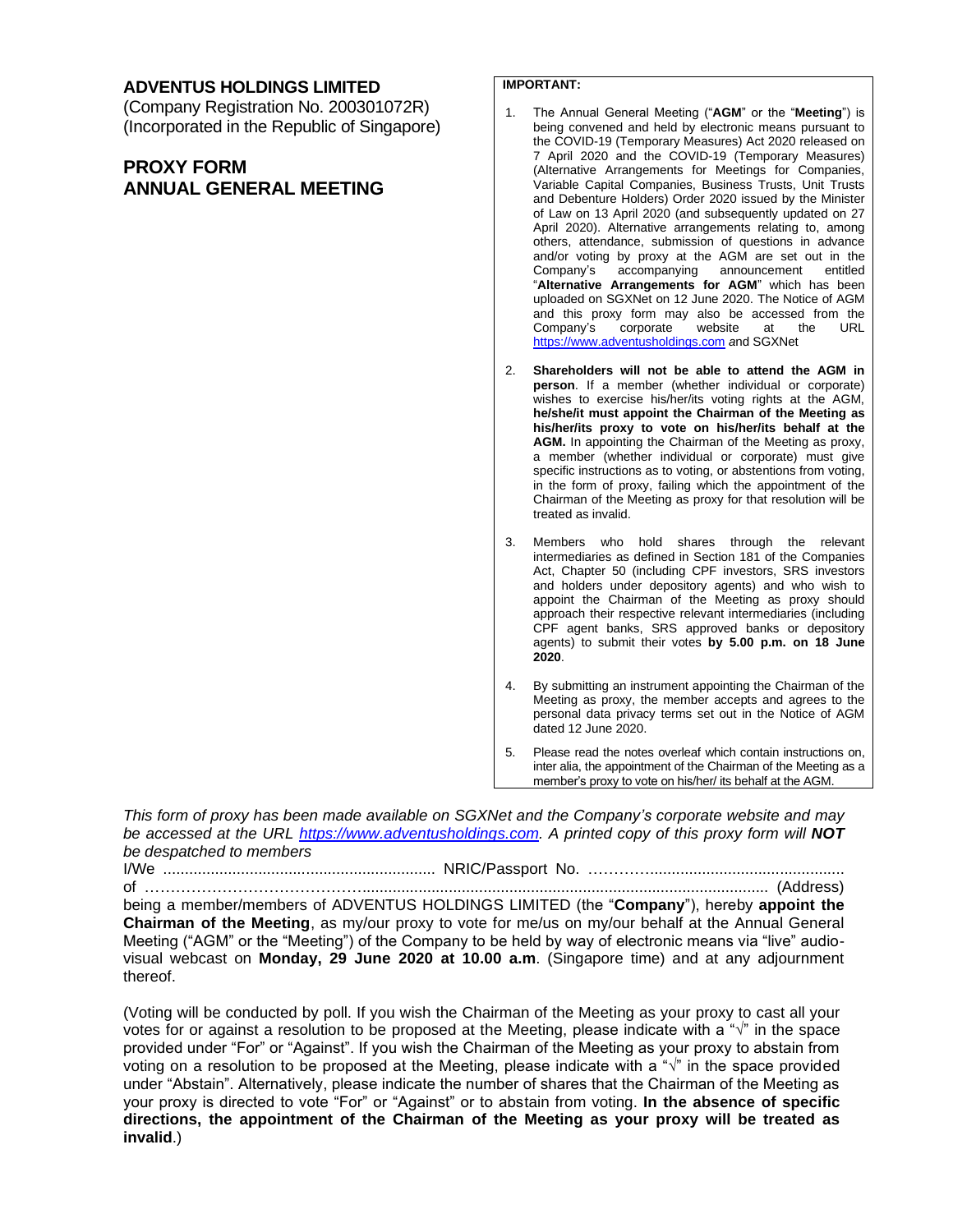*Adventus Holdings Limited Proxy Form Page 2*

| No. | <b>Resolutions Relating To:</b>                                | For* | Against* | Abstain* |
|-----|----------------------------------------------------------------|------|----------|----------|
|     | <b>ORDINARY BUSINESS</b>                                       |      |          |          |
| 1.  | Adoption of Directors' Statement and Financial Statements      |      |          |          |
|     | for the financial year ended 31 December 2019                  |      |          |          |
| 2.  | Re-election of Mr Chin Rui Xiang as Director                   |      |          |          |
| 3.  | Re-election of Mr Wong Loke Tan as Director                    |      |          |          |
| 4.  | Re-election of Mr Teh Chong Seng as Director                   |      |          |          |
| 5.  | Approval of Directors' Fees                                    |      |          |          |
| 6.  | Appointment of Messrs Deloitte & Touche LLP<br>as              |      |          |          |
|     | <b>Independent Auditors</b>                                    |      |          |          |
|     | <b>SPECIAL BUSINESS</b>                                        |      |          |          |
| 7.  | Authority to Directors to allot and issue new shares           |      |          |          |
| 8.  | Authority to Directors to offer and grant options and to issue |      |          |          |
|     | shares under the Adventus Employee Share Option Scheme         |      |          |          |

**Note:** Please note that the short descriptions given above of the Resolutions to be passed do not in any way whatsoever reflect the intent and purpose of the Resolutions. The short descriptions have been inserted for convenience only. Shareholders are encouraged to refer to the **Notice of Annual General Meeting** for the full purpose and intent of the Resolutions to be passed.

Dated this \_\_\_\_\_\_ day of \_\_\_\_\_\_\_\_\_\_\_\_\_\_\_\_\_\_ 2020

| <b>Register</b>     | <b>Number of Shares Held</b> |
|---------------------|------------------------------|
| <b>CDP Register</b> |                              |
| Register of         |                              |
| <b>Members</b>      |                              |

\_\_\_\_\_\_\_\_\_\_\_\_\_\_\_\_\_\_\_\_\_\_\_\_\_\_\_\_\_\_\_\_ Signature(s) of Member(s)/ Common Seal of Corporate Shareholder

**IMPORTANT: PLEASE READ NOTES OVERLEAF BEFORE COMPLETING THIS PROXY FORM**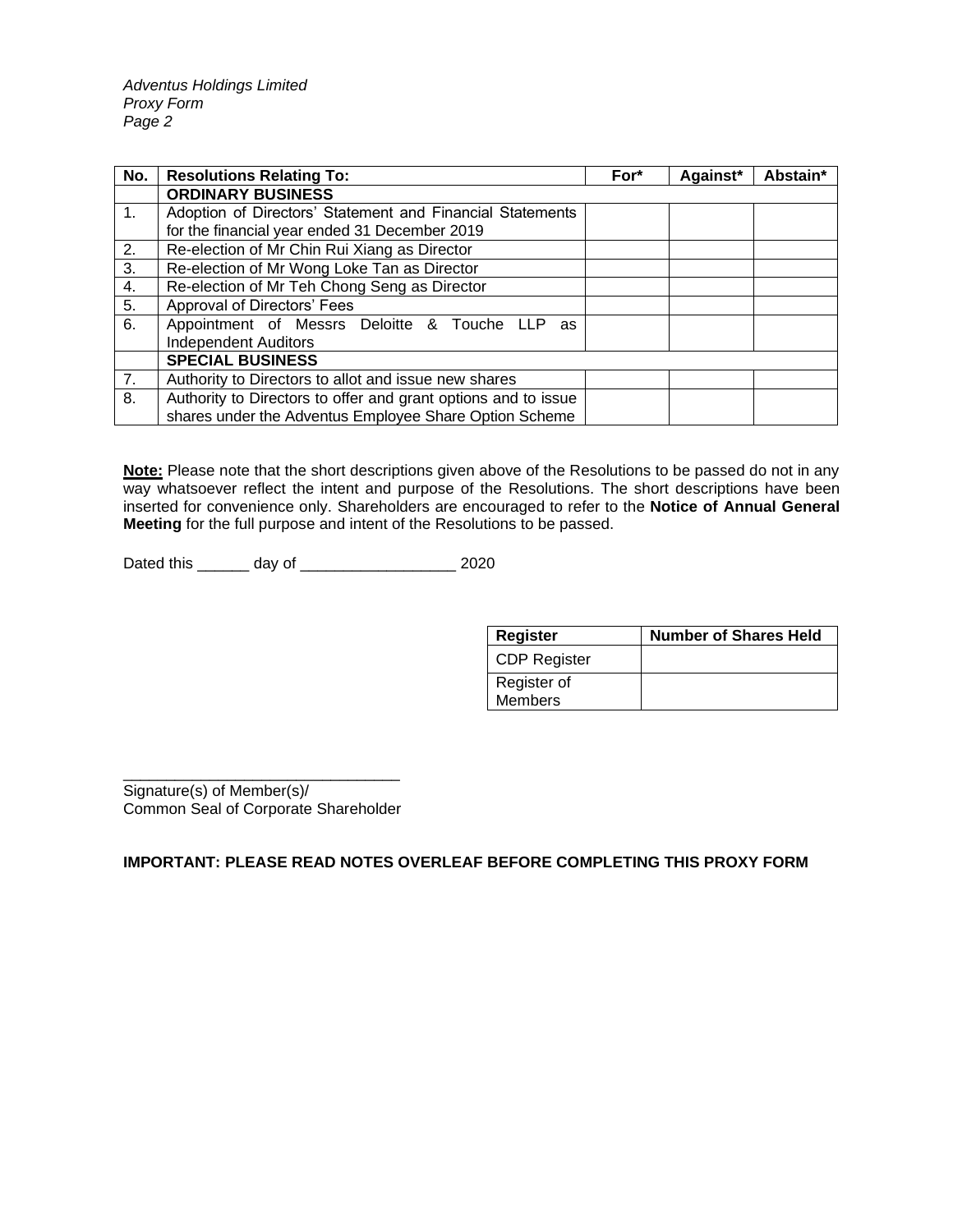#### *IMPORTANT NOTES TO PROXY FORM :*

Notes:

- 1. If the member has shares entered against his name in the Depository Register (as defined in Section 81SF of the Securities and Futures Act, Chapter 289 of Singapore), he should insert that number of shares. If the member has shares registered in his name in the Register of Members (maintained by or on behalf of the Company), he should insert that number of shares. If the member has shares entered against his name in the Depository Register and shares registered in his name in the Register of Members, he should insert the aggregate number of shares. If no number is inserted, this form of proxy will be deemed to relate to all the shares held by the member.
- 2. A member will not be able to vote through the "live" audio-visual webcast is only through submission of proxy form. If a member (whether individual or corporate) wishes to exercise his/her/its voting rights at the AGM, he/she/it must appoint the Chairman of the Meeting as his/her/its proxy to vote on his/her/its behalf at the AGM. In appointing the Chairman of the Meeting as proxy, a member (whether individual or corporate) must give specific instructions as to voting, or abstentions from voting, in the proxy form, failing which the appointment of the Chairman of the Meeting as proxy for that resolution will be treated as invalid.
- 3. The Chairman of the Meeting, as a proxy, need not be a member of the Company.

The instrument appointing the Chairman of the Meeting as proxy must be submitted to the Company in the following manner in either case, no later than **10.00 a.m. on 27 June 2020**:

(a) if in hard copy by post, be lodged at the registered office of the Company, at 52 Telok Blangah Road, #03-06 Telok Blangah House, Singapore 098829; or

(b) if by email, be received by info@adventusholdings.com.

A member who wishes to submit an instrument of proxy may also **download, complete and sign the proxy form**, before submitting it by post to the address provided above, or scanning and sending it by email to the email address provided above.

**In view of the current COVID-19 situation and the related safe distancing measures which may make it difficult for members to submit completed proxy forms by post, members are strongly encouraged to submit completed proxy forms electronically via email.**

4. The instrument appointing the Chairman of the Meeting as proxy must be under the hand of the appointor or of his attorney duly authorised in writing and where such instrument is executed by a corporation, it must be executed either under its seal or under the hand of an officer or attorney duly authorised.

Where an instrument appointing the Chairman of the Meeting as proxy is submitted by email, it must be authorised in the following manner:

- (a) by way of the affixation of an electronic signature by the appointor or his duly authorised attorney or, as the case may be, an officer or duly authorised attorney of a corporation; or
- (b) by way of the appointor or his duly authorised attorney or, as the case may be, an officer or duly authorised attorney of a corporation signing the instrument under hand and submitting a scanned copy of the signed instrument by email.

Where an instrument appointing the Chairman of the Meeting as proxy is signed or, as the case may be, authorised on behalf of the appointor by an attorney, the letter or power of attorney or a duly certified copy thereof must (failing previous registration with the Company) be lodged with the instrument appointing the Chairman of the Meeting as proxy, failing which the instrument may be treated as invalid.

5. The Company shall be entitled to reject an instrument appointing the Chairman of the Meeting as proxy if it is incomplete, improperly completed, illegible or where the true intentions of the appointor are not ascertainable from the instructions of the appointor specified in the instrument appointing the Chairman of the Meeting as proxy ((including any related attachment) (such as in the case where the appointor submits more than one instrument appointing the Chairman of the Meeting as proxy). In addition, in the case of members whose shares are entered against their names in the Depository Register, the Company may reject any instrument appointing the Chairman of the Meeting as proxy lodged if such members are not shown to have shares entered against their names in the Depository Register as at 72 hours before the time appointed for the AGM, as certified by The Central Depository (Pte) Limited to the Company.

#### **PERSONAL DATA PRIVACY**

By submitting an instrument appointing a proxy(ies) and/or representative(s), the member accepts and agrees to the personal data privacy terms set out in the Notice of Annual General Meeting dated 12 June 2020.